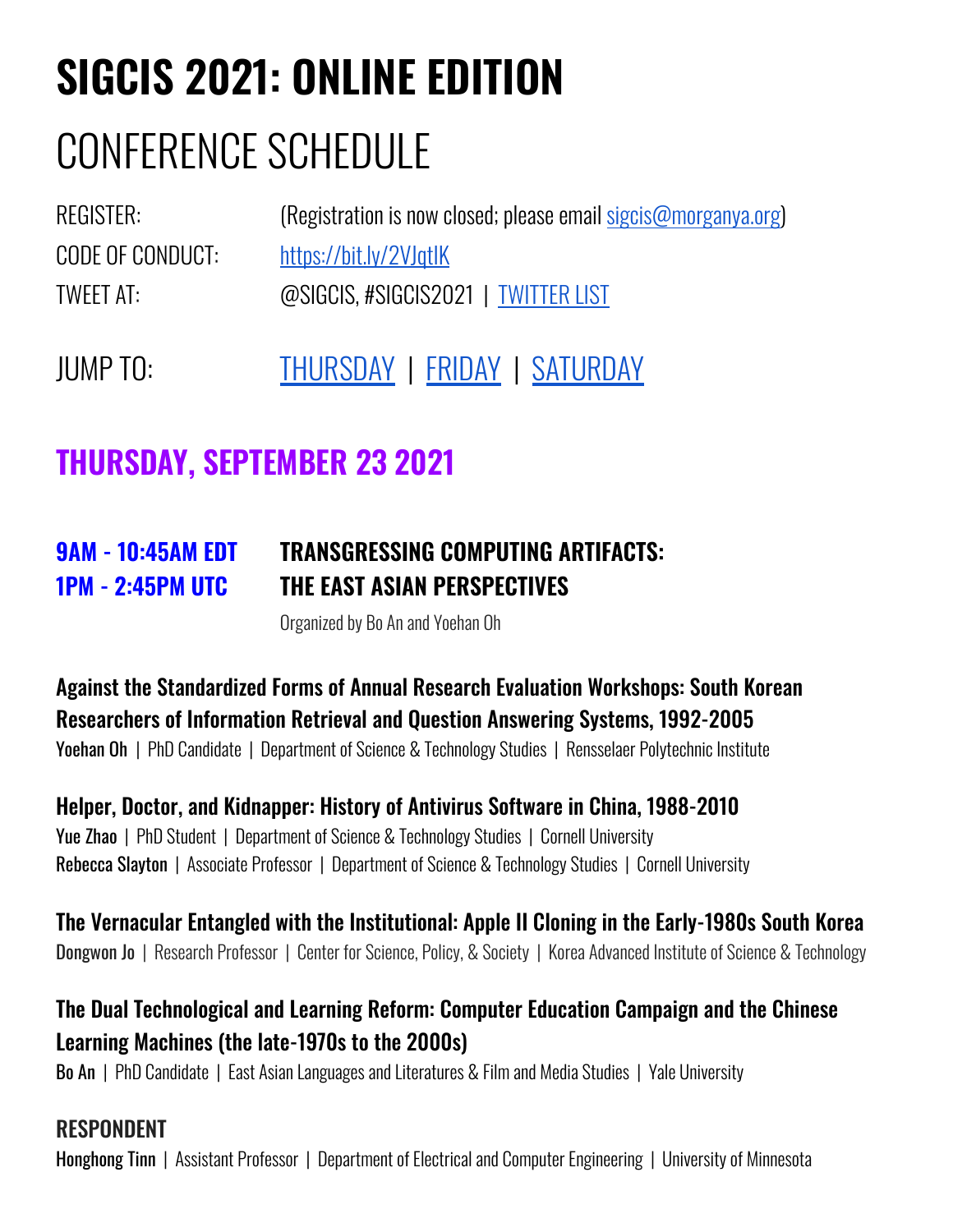#### **11:30AM - 1PM EDT QUEER AND TRANS HISTORIES OF COMPUTING**

**3:30PM - 5PM UTC** Moderated by Whit Pow | Assistant Professor Department of Media, Culture, & Communication | New York University

#### Pink at Big Blue: Towards a Trans History of IBM

Cassius Adair | ACLS Fellow | Institute for Advanced Study Affiliate

#### Otherwise 'Nets: Imaging a New Internet Through the History of LGBTQ BBSes

Avery Dame-Griff | Assistant Professor | Department of Digital Technology & Culture | Washington State University, Pullman

#### The Digital Closet: Cisheteronormative Content Moderation and the Case of Google and Facebook

Alexander Monea | Assistant Professor | English / Cultural Studies | George Mason University

# **2PM - 3:45PM EDT INFRASTRUCTURES OF FEELING: 6PM - 7:45PM UTC COMPUTATIONAL CAPTURE IN PSYCHIATRIC AND SOCIAL SERVICES**

Organized by Hannah Zeavin and Beth Semel

#### Creating Subjects for Computational Capture: Autism, "Automatic Environments," and Data Behaviorism at Mid-Century

**Jeff Nagy** | PhD Candidate | Department of Communication | Stanford University

#### Micromothering: Videography and a Pre-History of Coding Emotion in the Clinic

Hannah Zeavin | Lecturer | Department of History | University of California, Berkeley

#### Captivating Resonances: Voice Stress Analysis and the Suspect Speaking Subject

Beth Semel | Postdoctoral Associate | Department of Anthropology | Massachusetts Institute of Technology

#### The Digital Rape Complaint: Allegation Escrow Technology and the Social Dynamics of Rape Reporting, A Media Studies and Legal Theory Concern

Kelli Moore | Assistant Professor | Department of Media, Culture, & Communication | New York University

#### RESPONDENT

Anthony Ryan Hatch | Associate Professor | Science in Society Program | Wesleyan University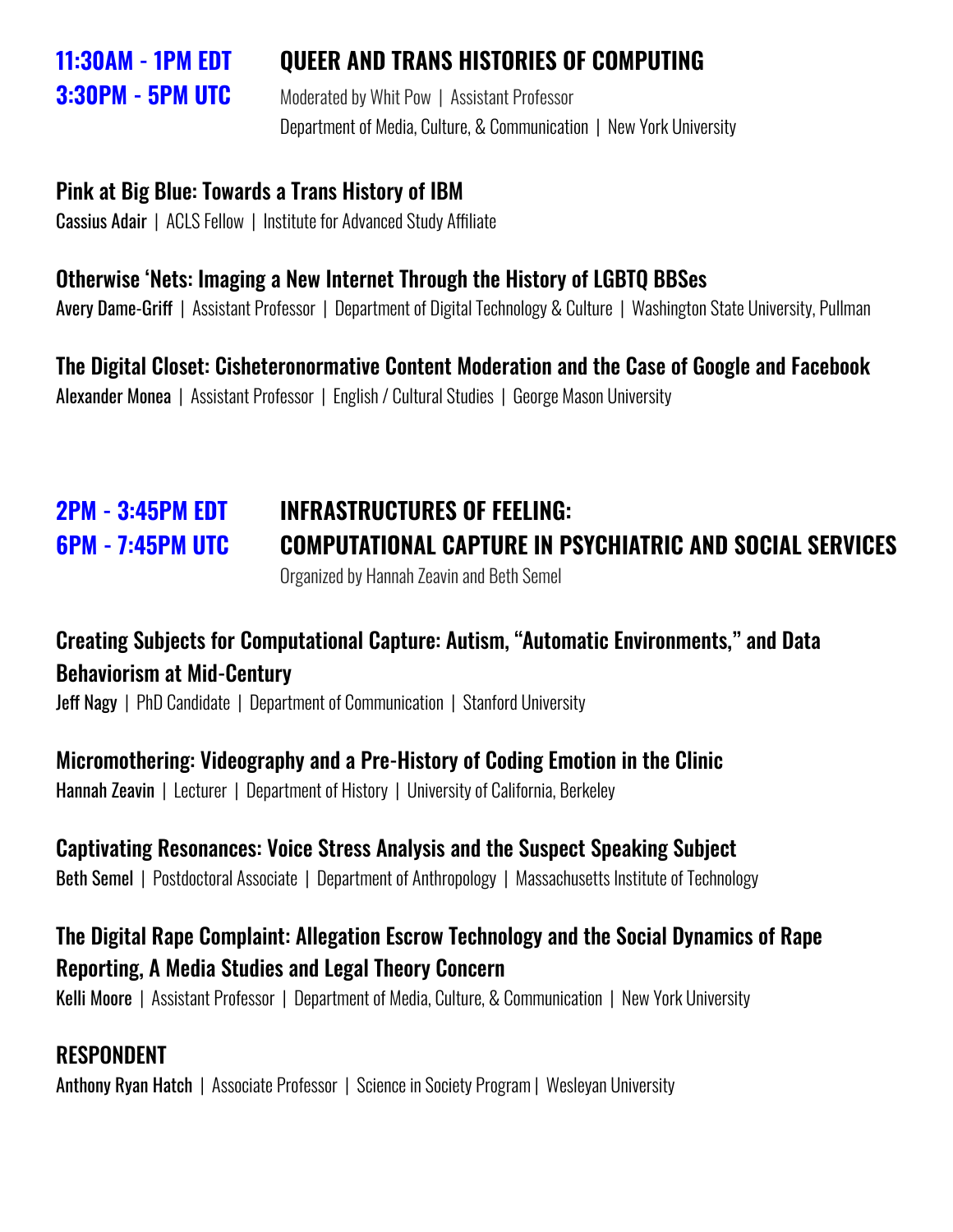#### **4:30PM - 6PM EDT NEW AND NOTEWORTHY FROM U.S. COLLECTIONS**

# **8:30PM - 10PM UTC** Organized by David C. Brock

#### PARTICIPANTS

David C. Brock | Computer History Museum Deborah G. Douglas | MIT Museum Benjamin Gross | Linda Hall Library Henry Lowood | Stanford University Libraries Erik Rau | Hagley Museum and Library Amanda Wick | Charles Babbage Institute

### **7PM - 8:30PM EDT EMULATING COMPUTER HISTORY TODAY**

**11PM - 12:30AM UTC** Organized by Melanie Swalwell

#### Minitel Undead: Emulation and Reenactment in Net Histories

Kevin Driscoll | Assistant Professor | Department of Media Studies | University of Virginia

#### Born Digital Remains: Creative Microcomputing in Australia, 1976-1992"

Melanie Swalwell | Professor | Center for Transformative Media Technologies | Swinburne University of Technology Cynde Moya | Postdoctoral Fellow | Center for Transformative Media Technologies | Swinburne University of Technology

#### Psychological Software in Varied Environments: An Enumerative Approach to Historical Specificity

James Hodges | Postdoctoral Research Fellow | School of Information | University of Texas, Austin

#### RESPONDENT

Henry Lowood | Curator | Stanford Libraries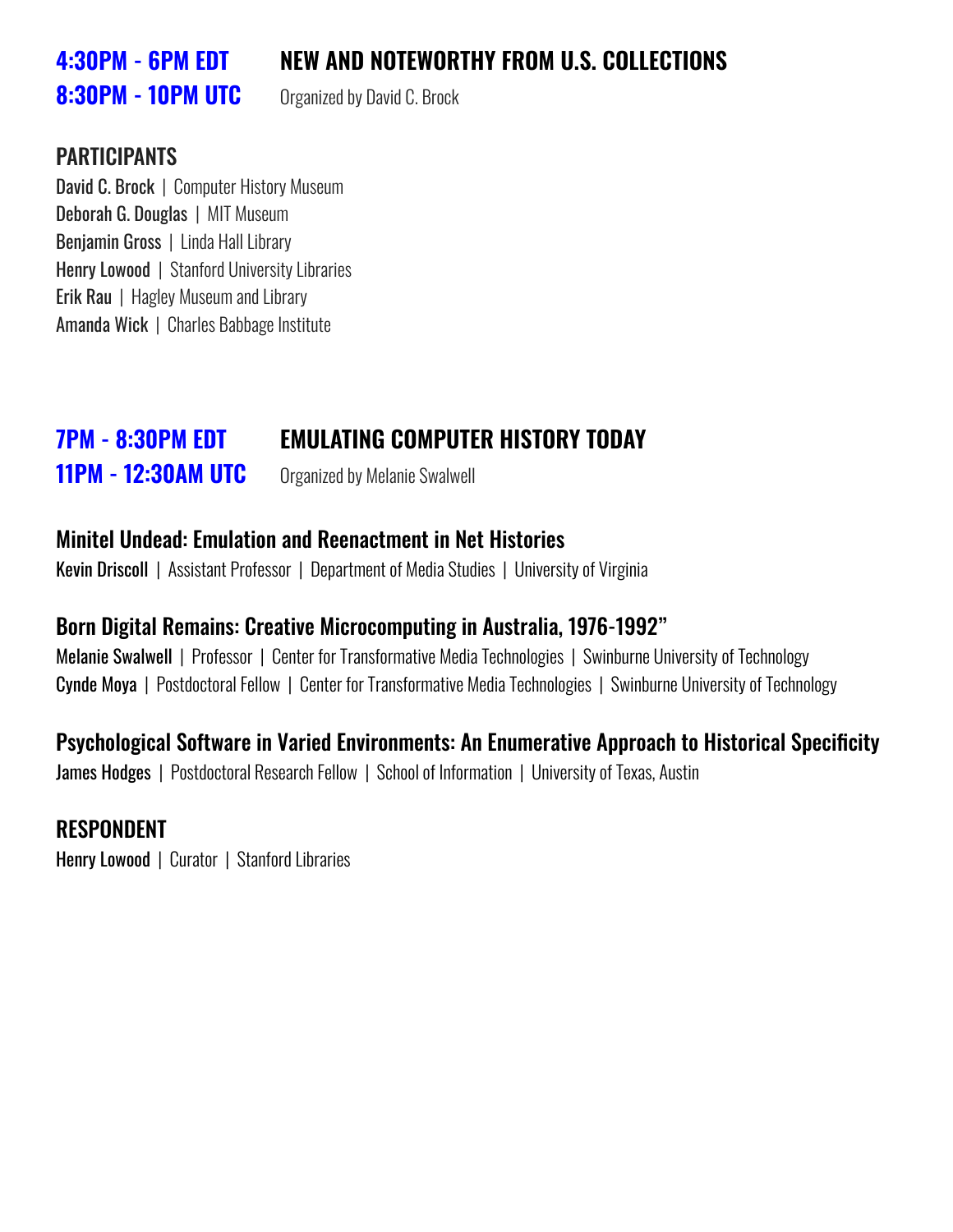# **FRIDAY, SEPTEMBER 24 2021**

## <span id="page-3-0"></span>**9AM - 10:45AM EDT BEYOND COMPUTATIONAL SCARCITY: 1PM - 2:45PM UTC ALT-TECH, ALTERNATIVES, & ALTERCATIONS IN THE SOVIET CENTURY**

Organized by

Benjamin Peters | Associate Professor | Department of Media Studies | University of Tulsa Ksenia Tatarchenko | Assistant Professor of STS | Singapore Management University

#### Embodied Knowing in Machines: Jevons and Turing in Russian

Anya Yermakova | Visiting Lecturer | Department of the History of Science | Harvard University

#### Filming the Turing Test: The Absent Materiality of the Soviet Computer

Vladimir Lukin | PhD Candidate | Department of Literature | Duke University

#### Technology phase-outs: Lessons from the history of a Soviet computer "Ural" (1955-1990)

Zahar Koretsky | PhD Candidate | Maastricht University Science, Technology & Society

#### Innovation Algorithms and Discovery Machines: Genrich Altshuller's Quest for the Hidden Logic of All Technological Systems

Diana Kurkovsky West | Visiting Lecturer | Department of History | Auburn University

#### **11:30AM - 12:45PM EDT QUEENS OF CODE: 3:30PM - 4:45PM UTC STORIES OF THE NATIONAL SECURITY AGENCY'S COMPUTING WOMEN FROM THE 1960S, '70S, AND '80S**

#### PARTICIPANTS

Eileen Buckholtz | Former NSA Computer Scientist | Director of Queens of Code Project Nancy Welker | Former NSA Physicist Maureen McHugh | Former NSA Computer Scientist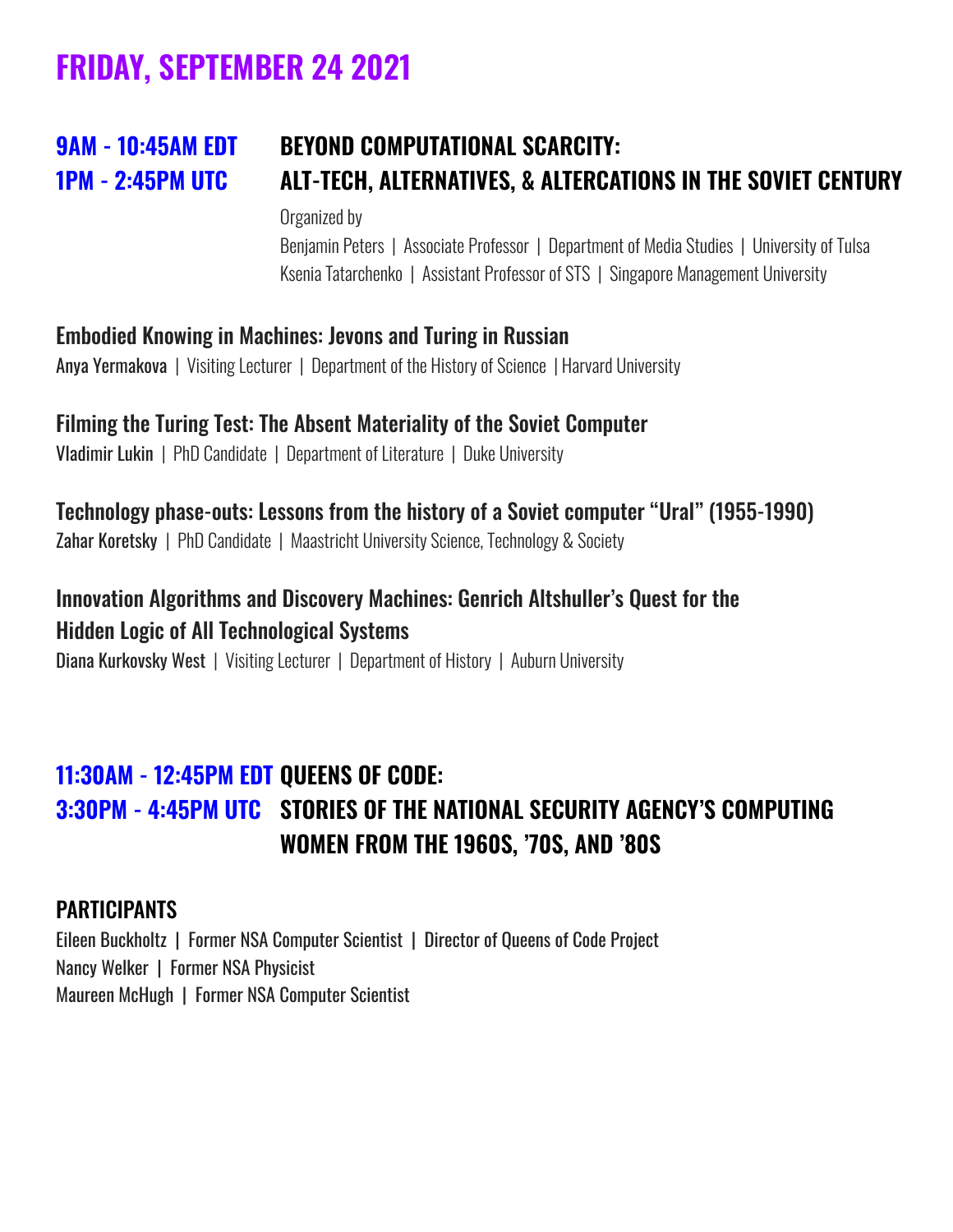#### **2PM - 3:45PM EDT WHEN DEATH DEPENDS ON NETWORKED INFORMATION**

**6PM - 7:45PM UTC** Organized by Jacqueline Wernimont

#### "To Make Death Data Faster": The History and Politics of the Effort to "Modernize and Automate" Mortality Statistics

Jacqueline Wernimont | Distinguished Chair of Digital Humanities and Social Engagement | Associate Professor of Film and Media Studies | Dartmouth College

#### Surveilling the Dead: Risk Management, Disaster Technologies, and the Digital Afterlife

Tonia Sutherland | Assistant Professor | Department of Information and Computer Sciences | University of Hawaiʻi, Mānoa

#### Viral Memorialization: (Re)Making the Faces of AIDS and COVID-19

Marika Cifor | Assistant Professor | Information School | University of Washington

#### Accounting for the Dead: A History of Platform Necropolitics

Tamara Kneese | Assistant Professor | Department of Media Studies | University of San Francisco

#### **4PM - 4:15PM EDT SIGCIS WELCOME AND AWARDS 8PM - 8:15PM UTC**

#### Opening Remarks and Welcome from the SIGCIS Executive Committee

Andy Russell | Professor of History | Dean of the College of Arts & Sciences | SUNY Polytechnic Institute SIGCIS Co-Chair

Melanie Swalwell | Professor | Center for Transformative Media Technologies | Swinburne University of Technology SIGCIS Co-Chair

#### SIGCIS Awards

Computer History Museum Prize for an Outstanding Book in the History of Computing Awarded by Rebecca Slayton | Associate Professor | Department of Science & Technology Studies | Cornell University Chair of the Computer History Museum Prize Committee

Mahoney Prize for an Outstanding Article in the History of Computing Awarded by Elizabeth Petrick | Associate Professor | Department of History | Rice University Chair of the Mahoney Prize Committee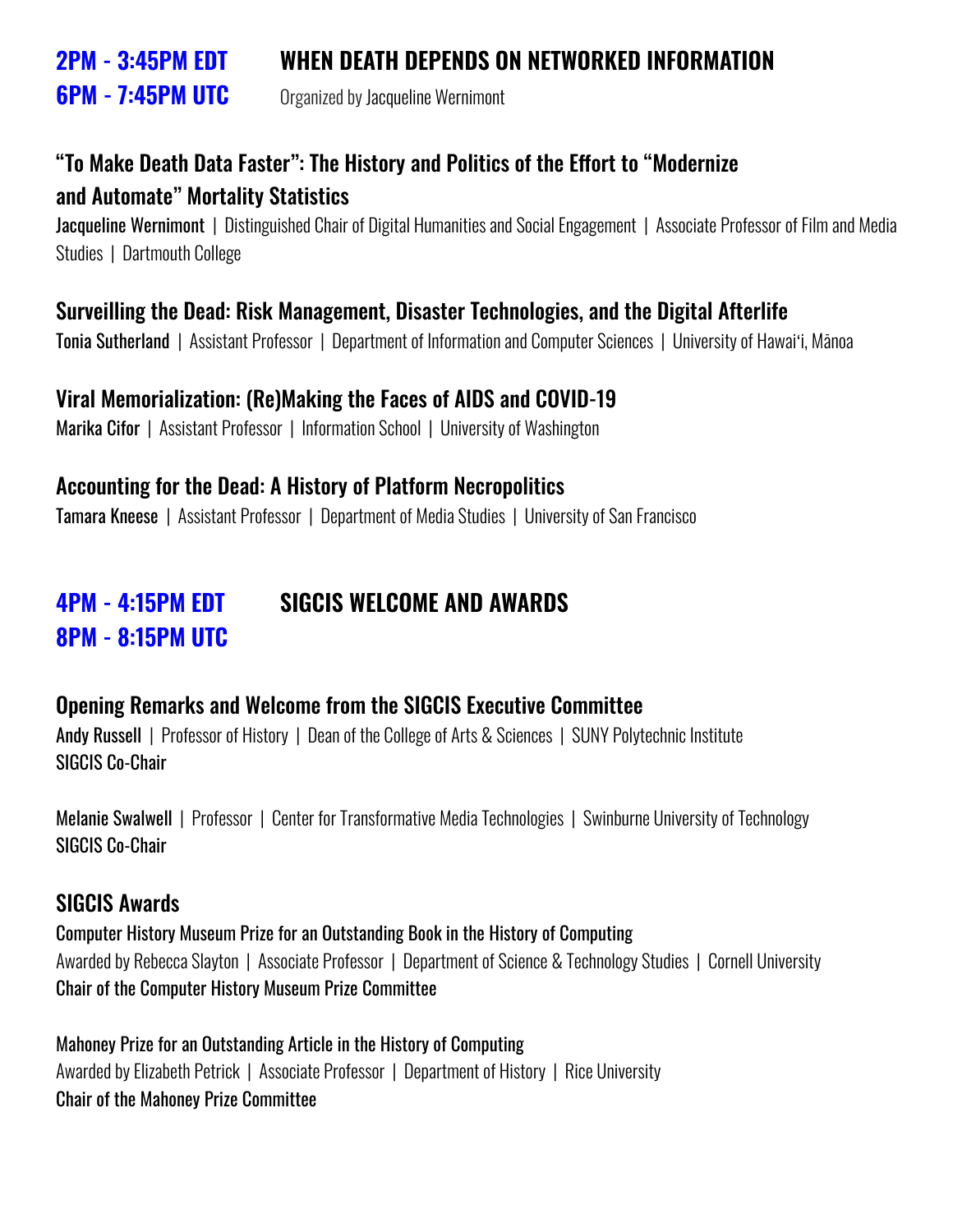#### Remarks and Welcome from SIGCIS Conference Organizers

Laine Nooney | Assistant Professor | Department of Media, Culture, & Communication | New York University SIGCIS Vice-Chair of Meetings

#### **4:15PM - 5:45PM EDT KEYNOTE PANEL 8:15PM - 9:45PM UTC STACK TRACE: THE LIMITS OF HISTORY**

#### PARTICIPANTS

Rayvon Fouché | Professor | Department of American Studies | Purdue University Jason Edward Lewis | University Research Chair in Computational Media & the Indigenous Future Imaginary | Concordia University Lisa Nakamura | Professor, Director of the Digital Studies Institute | Department of American Culture | University of Michigan Lucy Suchman | Professor Emerita | Department of Sociology | Lancaster University

#### MODERATOR

Morgan G. Ames | Assistant Professor of Practice | School of Information | University of California, Berkeley

#### INTRODUCTIONS

Stephanie Dick | Assistant Professor | School of Communication | Simon Fraser University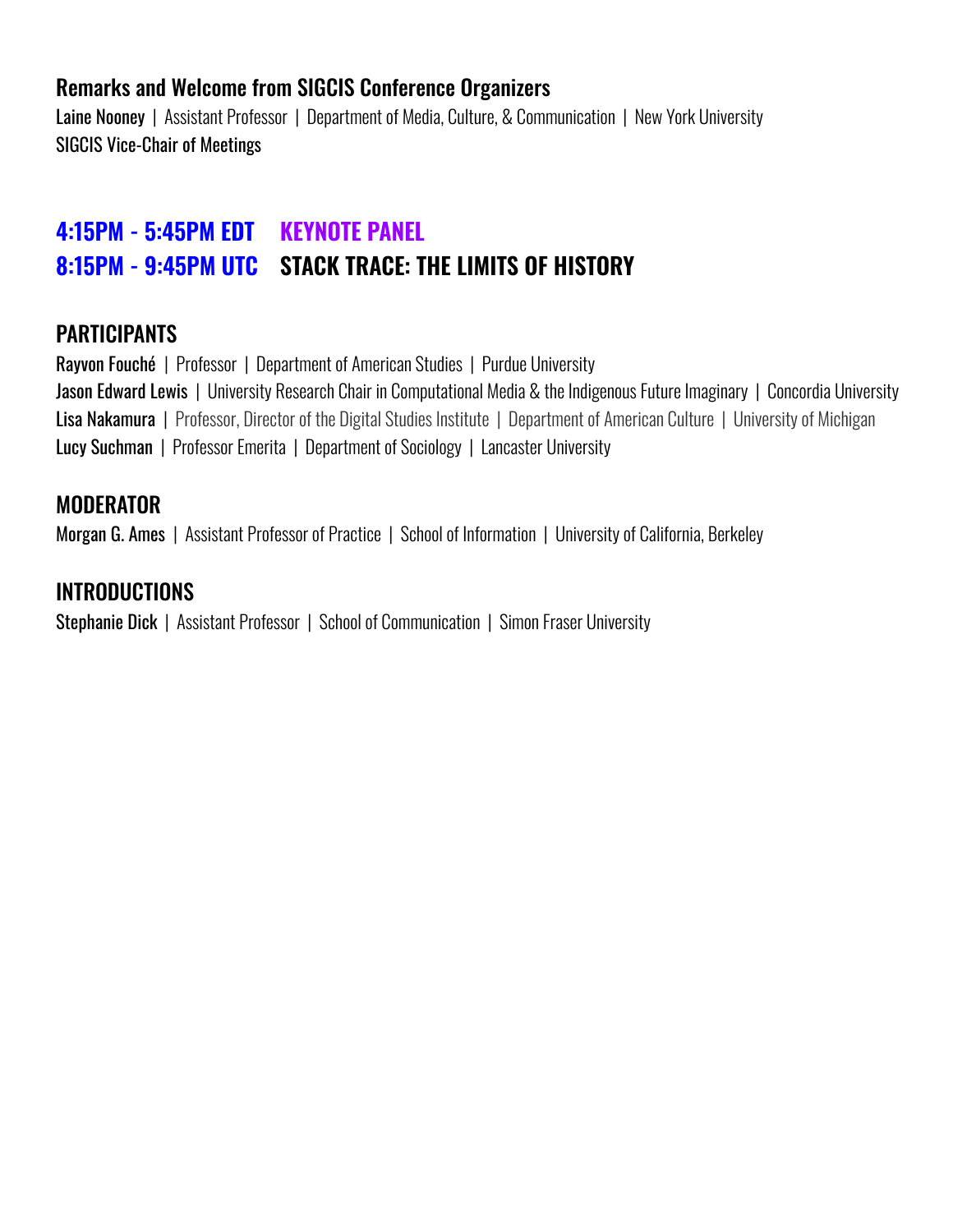# **SATURDAY, SEPTEMBER 25 2021**

### <span id="page-6-0"></span>**9AM - 10:45AM EDT GLOBAL COMPUTING INFRASTRUCTURES: 1PM - 2:45PM UTC EMPIRE, MATERIALITY, AND CONNECTIVITY**

Moderated by Nathan Ensmenger | Associate Professor School of Informatics, Computing, and Engineering | Indiana University, Bloomington

Weak Signals: Wired Mediation and Transpacific Infrastructures of Communication Ding-Liang Chen | Assistant Researcher | Taiwan-Asia Exchange Foundation

Everyday Algorithms: Household Management, Capital Regulation and Empire in Early Modern India Mariam Sabri | PhD Candidate | Department of History | University of California, Berkeley

The Case of the Missing Character: Controversies over a Universal Encoding Standard Anushah Hossain | PhD Candidate | Energy and Resources Group | University of California, Berkeley

The Dashboard Approach to Environmental Governance: Situating Microsoft's 'Planetary Computer' within the Environmental History of Computing Matt Lukacz | Masters Student | Department of Anthropology | Columbia University

## **11:30AM - 1:00PM EDT HISTORIES OF DIGITAL VISUAL CULTURE**

**3:30PM - 5PM UTC** Organized by Bernard Dionysius Geoghegan

The Computer is Not a Visual Medium: Visual Methods for Computational Materiality Jacob Gaboury | Associate Professor | Department of Film & Media | University of California, Berkeley

#### Drawing Skeletons and Counting Floor Plans: Prehistories of the Digital Image

Theodora Vardouli | Assistant Professor | School of Architecture | McGill University

Digital Images as Processed Pictures Till A. Heilmann | Researcher | [Department](https://ifm.blogs.ruhr-uni-bochum.de/index.php/english-version/) of Media Studies | Ruhr [University](https://www.ruhr-uni-bochum.de/en) Bochum

#### **RESPONDENT**

Bernard Dionysius Geoghegan | Senior Lecturer | King's College London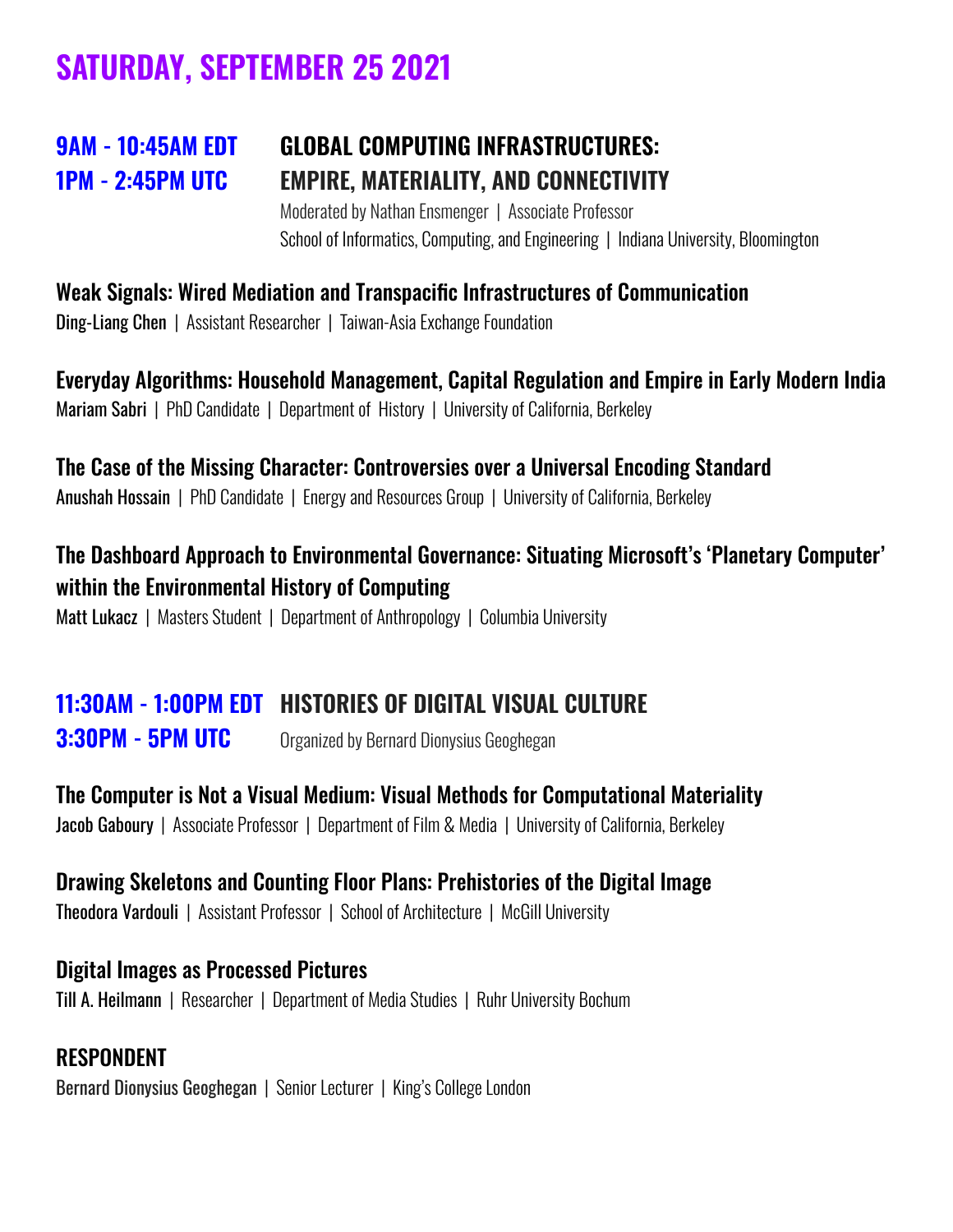### **2PM - 3:45PM EDT COMPUTING AND RISK: 6PM - 7:45PM UTC REDUNDANCY, ETHICS, AND DISASTER**

Moderated by Joy Rohde | Associate Professor Gerald R. Ford School of Public Policy | University of Michigan

#### "When All Else Fails...": The Internet and 20th Century Communications as Disaster Media

Rory Solomon | Assistant Professor | Department of Culture & Media | The New School

#### Seeing Like a Supply Chain

Miriam Posner | Assistant Professor | Department of Information Studies | University of California, Los Angeles

#### Grades Not to be Proud of – Representative Horn's Y2K Report Cards

Zachary Loeb | PhD Candidate | Department of History and Sociology of Science | University of Pennsylvania

#### Governing a Discipline: The Ethics Governance Work of the Menlo Report

Megan Finn | Associate Professor | Information School | University of Washington Katie Shilton | Associate Professor | College of Information Studies | University of Maryland, College Park

### **4:30PM - 6:15PM EDT CENTRALIZATION AND CONTROL: 8:30PM - 10:15PM UTC GATHERING, MONITORING, AND SCALING**

Moderated by Xiaochang Li | Assistant Professor Department of Communication | Stanford University

#### Work From Home and the Automation of Control: Internet Endpoint Monitoring in Historical **Perspective**

Bradley Fidler | Assistant Professor | College of Arts and Letters | Stevens Institute of Technology Kailani Jones | PhD Student | Department of Electrical Engineering & Computer Science | University of Kansas Sarvani Patel | Cyber Associate | Aon Cyber Solutions Alexandru Bardas | Assistant Professor | Department of Electrical Engineering & Computer Science | University of Kansas

#### Databanks and Citizen Privacy: What Lessons Have We Learned

Janet Toland | Associate Professor | School of Information Management | Victoria University of Wellington, New Zealand Lauren Bennett | Postdoctoral Research Fellow | School of Information Management | Victoria University of Wellington, New Zealand

#### Domain Search: Prospecting the Professions

Fernando Delgado | PhD Candidate | Department of Information Science | Cornell University